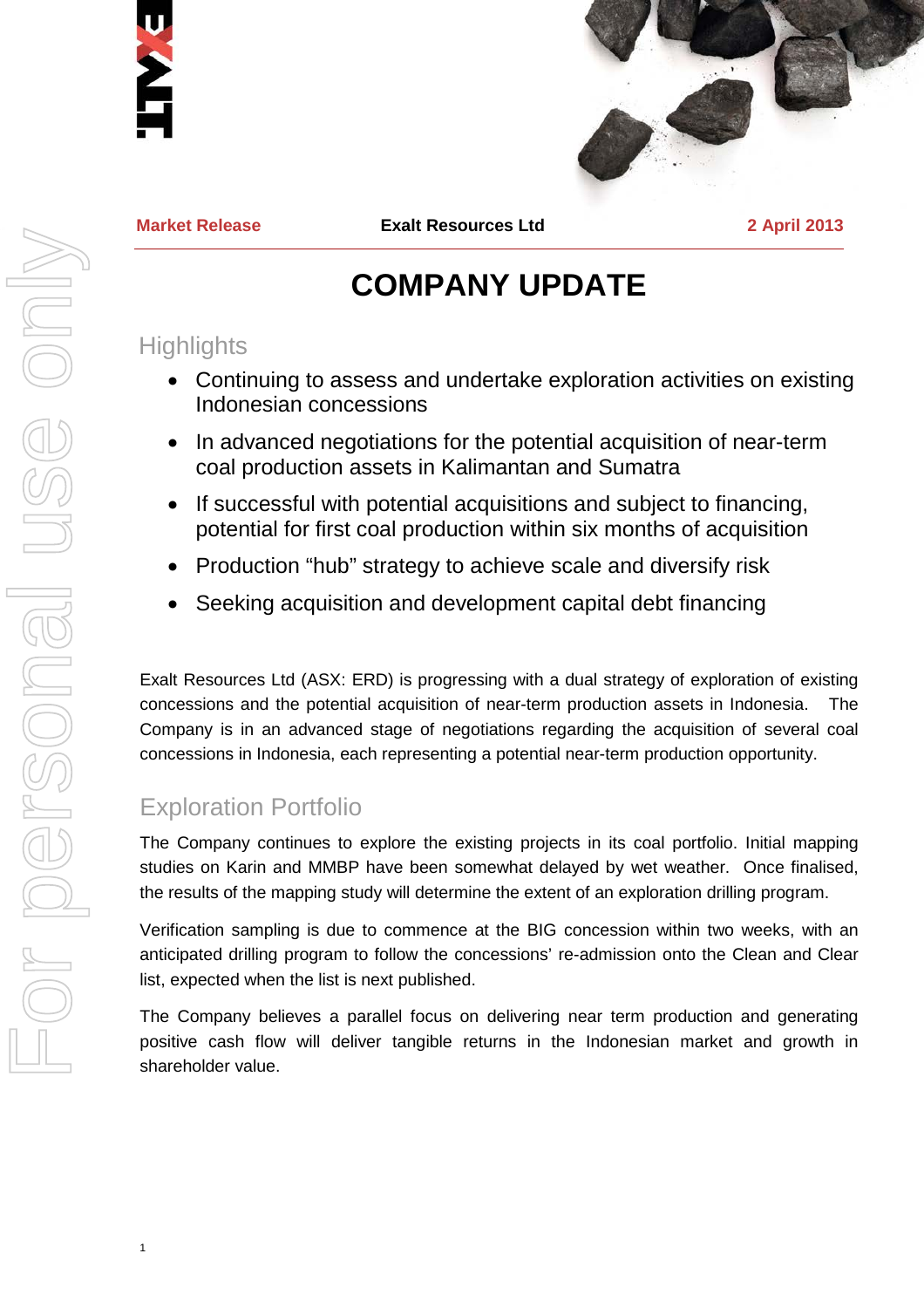

# For personal use only VILOT PETSONGI USE ON

## Acquisition of near term coal production assets

As previously advised, the Company has been actively pursuing acquisitions of several attractive coal assets with near-term production potential in Indonesia to complement the existing suite of exploration phase projects. The Company is targeting a small number of highly prospective concessions and is finalising conditional agreements with the current owners.

Preliminary legal, geological and commercial due diligence has been completed with promising results. Geological due diligence has included site visits, field mapping, detailed coal quality testing for existing and new outcrops, development of borehole/outcrop databases, geological model verification, resource statement clarification and subsequent exploration drilling proposals on two concessions. A non-binding, Memorandum of Understanding (including an exclusivity period for the benefit of Exalt) has been signed on each of three concessions, located in the Indonesian Provinces of West Sumatra and South Kalimantan.

Advanced negotiations in relation to conditional Sale and Purchase agreements are also in progress with the owners of highly prospective concessions in Central Kalimantan and West Sumatra.

The Company believes it may be possible to commence operations at certain assets within six months of transaction completion, appropriate financing and procurement of any outstanding permits required for production (all of which are held or have been applied for by the concession owners). This is obviously dependent on the Company completing these conditional agreements including obtaining the required project funding.

# "Hub" production strategy being implemented

In parallel with its exploration activities, the Company is pursuing near-term coal production assets situated in a small number of selected 'hub" locations. The hub areas have been chosen due to their position in successful existing coal mining zones and benefit from a wealth of regional geological data, a broad range of experienced mining contractors, extensive existing infrastructure with capacity for new entrants and a supportive local community and government.

Typical projects being assessed contain potential of 500,000 tonnes to in excess of 1 million tonnes production per annum and when combined with other potential acquisitions in the same hub may represent a significant production capability in that region.

The hub production strategy offers significant risk mitigation benefits as partner and contractor relationships, logistics, and infrastructure will be leveraged across several projects in each hub area.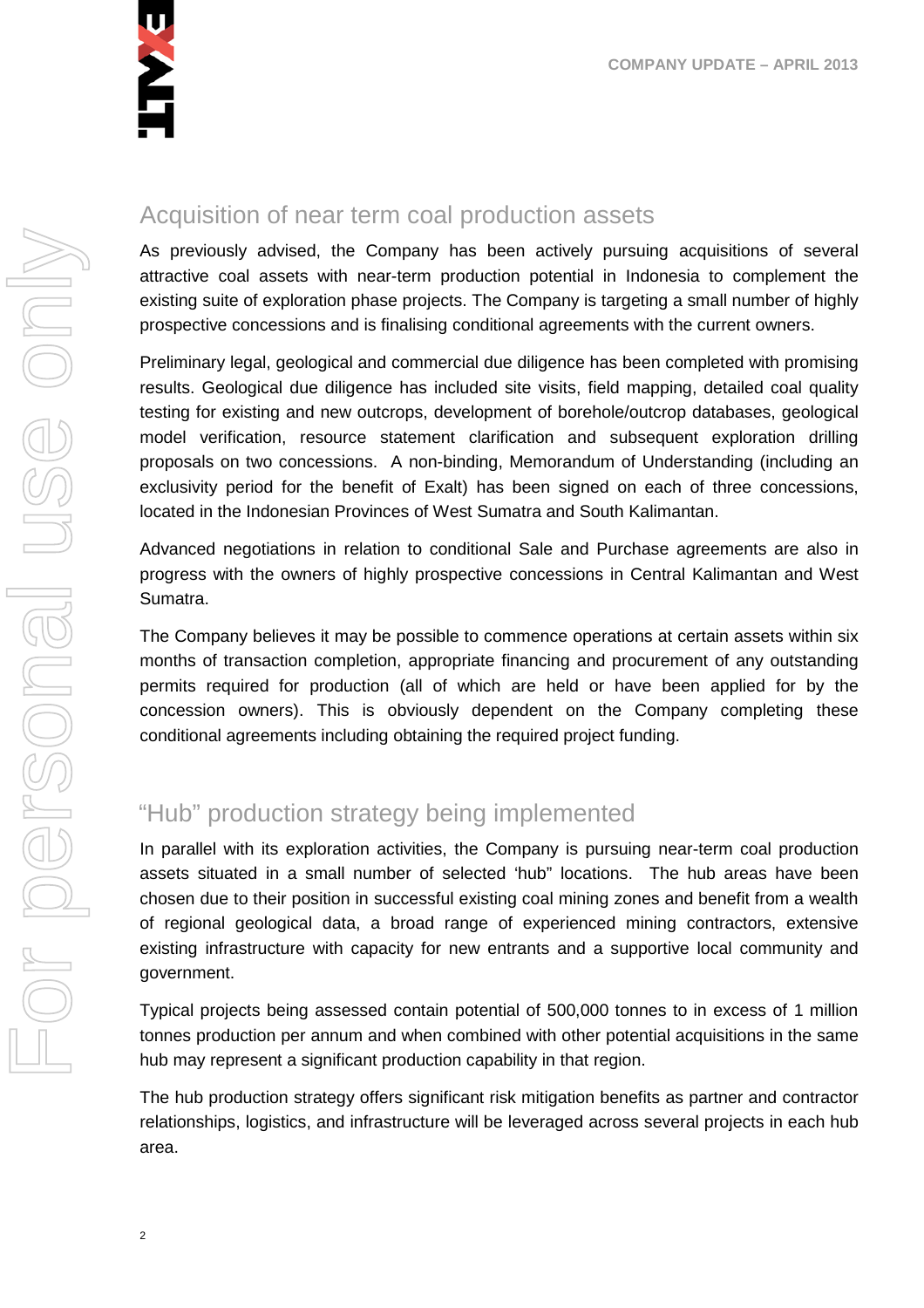

In addition, a very flexible production schedule can be developed in response to local conditions and market demand which will maximise profit potential (for example through coal blending opportunities).

Exalt is planning to develop production "hubs" in the following key coal regions of Indonesia:

- East Kalimantan
- South Kalimantan
- West Sumatra
- Central Kalimantan

As outlined above, the Company is assessing up to four near term production projects (with typical funding requirements of US\$1 to US\$4 million with additional funds required for mine development and working capital) which would form the foundation assets for the hub strategy if completed.



# Acquisition and development financing

The Company and its advisors are currently in discussions with several potential funding sources including senior debt financiers, strategic joint venture partners and commodity trading houses to attempt to secure sufficient acquisition and working capital financing for these projects.

Additional information on these potential foundation assets of each planned production hub will be made available as appropriate during the acquisition process.